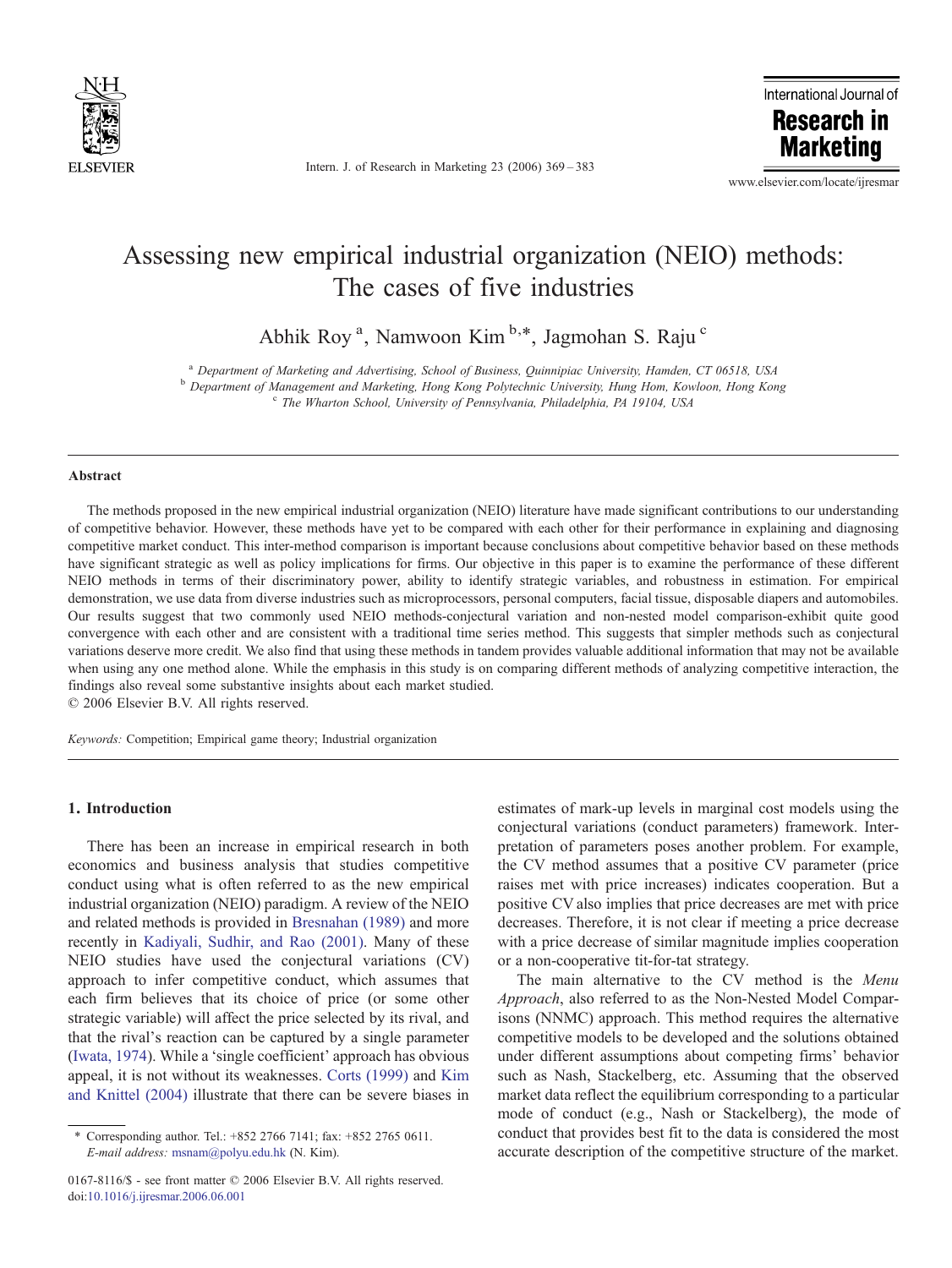The purpose of this study is to compare the performance of these two popular NEIO methods in terms of their discriminatory power among different competitive modes, ability to identify strategic variables (price or quantity), as well as robustness to time aggregation and the sample size. We do this comparison by applying the two methods to data from five different markets (microprocessors, personal computers, facial tissue, disposable diapers and automobiles) and compare the results for each market. We also compare the results from the CV and NNMC methods with those obtained by the Granger Causality (GC) test using the same performance criteria. A timeseries based approach, the GC test has been widely used to study competitive interactions [\(Hanssens, 1980](#page--1-0)), and a comparison of the CV and NNMC methods with the GC test allows us to examine the extra value-added of the NEIO methods over traditional methods.

More specifically, in each of the five markets, we apply the three methods aforementioned – CV, NNMC, and GC – and attempt to infer the following:

- (1) Nash vs. Stackelberg vs. collusion: The first key question we explore is whether the prevailing mode of competition in a market is best described as independent Nash, Stackelberg leader–follower, or Collusion.
- (2) Choice of strategic variable (prices vs. quantities): Studies published in the previous literature consider one or more of the marketing mix instruments (price, advertising, promotions, etc.) as possible strategic variables [\(Besanko, Gupta, & Jain, 1998; Kadiyali,](#page--1-0) [Vilcassim, & Chintagunta, 1998\)](#page--1-0), and attempt to uncover which of these is the likely strategic variable in the industry. In all these models, quantity is assumed to be an outcome, and not a decision variable. In contrast, theoretical economists have been quite concerned about whether the strategic variable is price or quantity, because implications from each are often quite different if we consider quantity competition vis-à-vis price competition (e.g., [Vives, 1984](#page--1-0)). It is well established that prices are usually strategic complements ([Bulow,](#page--1-0) [Geanakoplos, & Klemperer, 1985](#page--1-0)) and price reaction functions are positively sloped. On the other hand, production quantities (e.g., capacities) are strategic substitutes and quantity reaction functions typically have negative slopes.

In the next section, we describe the data from five different markets used in our study. In Section 3, we discuss how we apply the three methods to the five data sets. We discuss the results in Section 4. In Section 5, we examine the degree to which the various methods provide converging conclusions and also the unique insights obtained from one approach that are not available from the others. The identification of competitive mode together with identification of the key strategic variable provides useful information on the nature of competition within each market. We conclude with a discussion of the limitations of this study and some thoughts for future research.

#### 2. Data

We examine data from five different markets. These are from the microprocessor, personal computer, facial tissue, disposable diaper and automobile categories. The five data sets offer great variation in number of observations, time aggregation, number of variables, and industry type. The common features of all these data sets are that in each of the markets being studied, there are two dominant players (e.g., Intel and Motorola in microprocessors). This allows us to focus on only two competitors in each market. The summary statistics for all five data sets are provided in Table 1.

Table 1 Data statistics of five product markets

| Microprocessor brands                                                                  | Intel                                                                                                                                                                                                                                                   |                                                                                                                                            | Motorola                     |                                 |
|----------------------------------------------------------------------------------------|---------------------------------------------------------------------------------------------------------------------------------------------------------------------------------------------------------------------------------------------------------|--------------------------------------------------------------------------------------------------------------------------------------------|------------------------------|---------------------------------|
| <b>Statistics</b>                                                                      | Price $(\$)$                                                                                                                                                                                                                                            | Sales<br>$(000$ Units)                                                                                                                     | Price $(S)$                  | Sales<br>$(000$ Units)          |
| No. of observations<br>Mean<br>Standard deviation<br>Correlation between<br>two brands | 36 quarters<br>139.9<br>100.7                                                                                                                                                                                                                           | 36 quarters<br>1170<br>1238<br>Price correlation= $0.967$ <sup>a</sup> ( $p < 0.01$ )<br>Sales correlation=0.641 <sup>a</sup> ( $p$ <0.01) | 36 quarters<br>79.2<br>51.7  | 36 quarters<br>337<br>279       |
| Personal computer<br>brands                                                            | Compaq                                                                                                                                                                                                                                                  |                                                                                                                                            | Dell                         |                                 |
| <b>Statistics</b>                                                                      | Price $(\$)$                                                                                                                                                                                                                                            | Sales (Units)                                                                                                                              | Price (\$)                   | Sales (Units)                   |
| No. of observations<br>Mean<br>Standard deviation<br>Correlation between<br>two brands | 11 quarters<br>11 quarters<br>11 quarters<br>11 quarters<br>1943.3<br>556,528<br>2180.3<br>241,159<br>343.4<br>163,001<br>488.3<br>115,855<br>Price correlation=0.943 <sup>a</sup> ( $p < 0.01$ )<br>Sales correlation=0.794 <sup>ª</sup> ( $p$ < 0.01) |                                                                                                                                            |                              |                                 |
| Facial tissue brands                                                                   | Kleenex                                                                                                                                                                                                                                                 |                                                                                                                                            | Puffs                        |                                 |
| <b>Statistics</b>                                                                      | Price $(\$)$                                                                                                                                                                                                                                            | Sales (Units)                                                                                                                              | Price $(\$)$                 | Sales (Units)                   |
| No. of observations<br>Mean<br>Standard deviation<br>Correlation between<br>two brands | 242 weeks<br>1.40<br>0.14                                                                                                                                                                                                                               | 242 weeks<br>542,578<br>319,662<br>Price correlation= $0.047$<br>Sales correlation=0.174 <sup>b</sup> ( $p$ <0.05)                         | 242 weeks<br>1.23<br>0.15    | 242 weeks<br>676,001<br>240,138 |
| Disposable diaper<br>brands                                                            | Huggies                                                                                                                                                                                                                                                 |                                                                                                                                            | Pampers                      |                                 |
| <b>Statistics</b>                                                                      | Price $(\$)$                                                                                                                                                                                                                                            | Sales (Units)                                                                                                                              | Price (\$)                   | Sales (Units)                   |
| No. of observations<br>Mean<br>Standard deviation<br>Correlation between<br>two brands | 110 weeks<br>12.10<br>1.10                                                                                                                                                                                                                              | 110 weeks<br>203,136<br>48,303<br>Price correlation=0.082<br>Sales correlation= $-0.016$                                                   | 110 weeks<br>8.20<br>4.24    | 110 weeks<br>15,729<br>12,561   |
| Automobile brands                                                                      | Ford Thunderbird                                                                                                                                                                                                                                        |                                                                                                                                            | Chrysler New Yorker          |                                 |
| <b>Statistics</b>                                                                      | Price $(\$)$                                                                                                                                                                                                                                            | Sales (Units)                                                                                                                              | Price $(\$)$                 | Sales (Units)                   |
| No. of observations<br>Mean<br>Standard deviation<br>Correlation between<br>two brands | 27 years<br>6409.8<br>1035.7                                                                                                                                                                                                                            | 27 years<br>104,583<br>33,102<br>Price correlation=0.271 <sup>b</sup> ( $p$ <0.05)<br>Sales correlation= $-0.139$                          | 27 years<br>6037.2<br>1585.4 | 27 years<br>36,994<br>6,821     |

<sup>a</sup> Significantly different from zero ( $p$ <0.01).<br><sup>b</sup> Significantly different from zero ( $p$ <0.05).